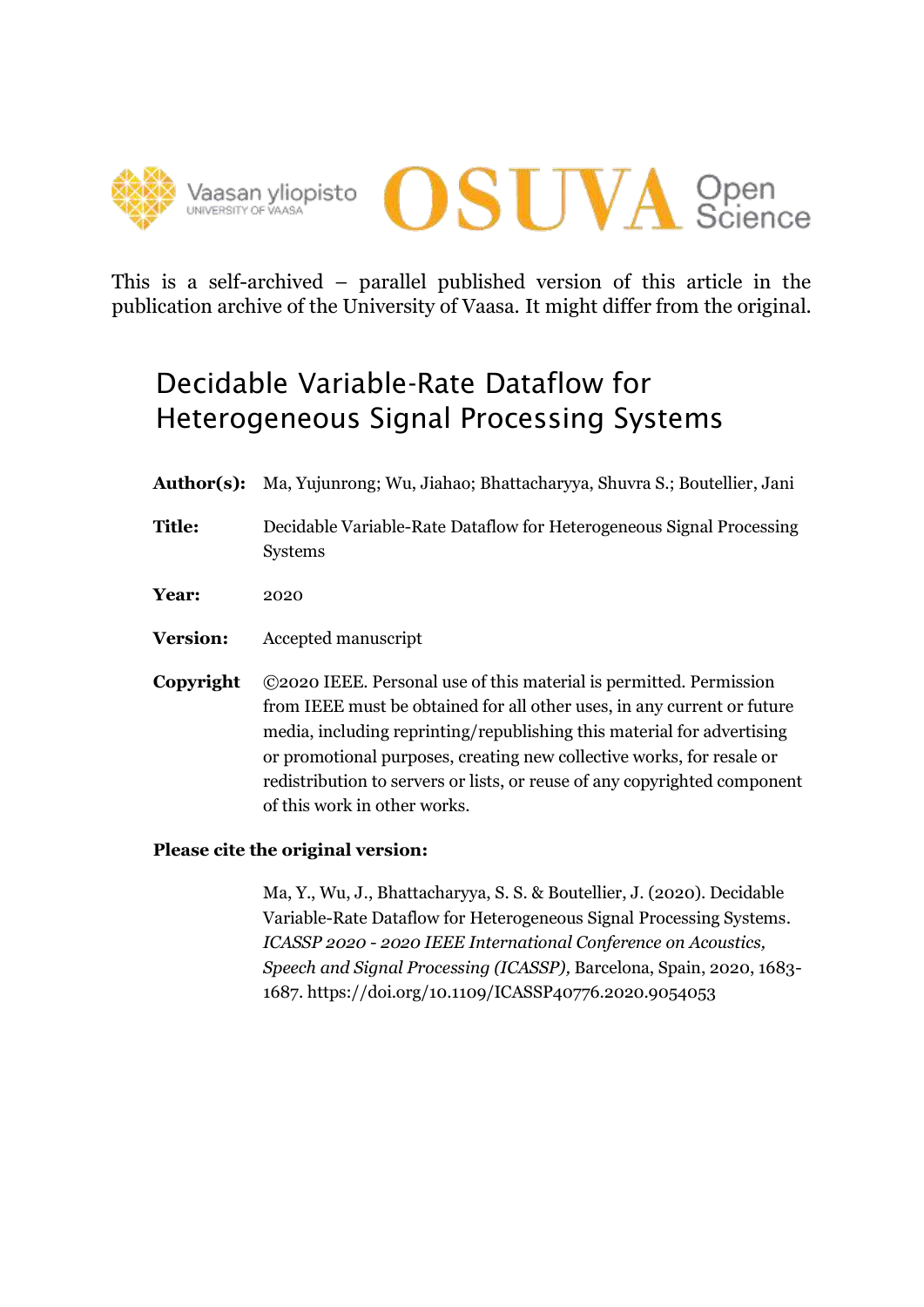# DECIDABLE VARIABLE-RATE DATAFLOW FOR HETEROGENEOUS SIGNAL PROCESSING SYSTEMS

*Yujunrong Ma, Jiahao Wu, Shuvra S. Bhattacharyya*

Dept. of Electrical & Computer Engineering, Institute for Advanced Computer Studies University of Maryland, College Park, USA

## ABSTRACT

Dynamic dataflow models of computation have become widely used through their adoption to popular programming frameworks such as TensorFlow and GNU Radio. Although dynamic dataflow models offer more programming freedom, they lack analyzability compared to their static counterparts (such as synchronous dataflow).

In this paper we advocate the use of a boundedly dynamic dataflow model of computation, VR-PRUNE, that remains analyzable but still offers more programming freedom than a fully static dataflow model.

The paper presents the VR-PRUNE model of computation and runtime, and illustrates its applicability to practical signal processing applications by two use cases: an adaptive convolutional neural network, and a predistortion filter for wireless communications. By runtime experiments on two heterogeneous computing platforms we show that VR-PRUNE is both flexible and efficient.

*Index Terms*— variable-rate dataflow, models of computation, signal processing, heterogeneous computing

# 1. INTRODUCTION

In the recent years, dataflow has been used as the underlying model of computation (MoC) in TensorFlow for machine learning applications [1], and in GNU Radio for radio communications [2]. Dataflow MoCs provide an abstract and efficient for way describing various signal processing applications. Under dataflow, an application is described as a graph that consists of nodes and directed edges that interconnect the nodes. The nodes, called *actors*, perform computations, whereas the edges act as order-preserving communication channels between actors. The data that is communicated over the edges is packaged into *tokens* of fixed size. An actor can trigger (*fire*) its computations when its input edges have a sufficient number of tokens available – this token quantity is called the *input token rate*. Respectively, during its firing

*Jani Boutellier*

School of Technology and Innovations, University of Vaasa Vaasa, Finland

the actor produces a number of tokens to each of its output channels. The channel-specific number of tokens produced is called *output token rate*.

In one of the most studied dataflow MoCs, Synchronous Dataflow (SDF) [3], the data quantities produced and consumed by each actor need to be fixed and known at application design time. This restriction however enables a variety of compile-time optimizations, as well as full consistency checks at design time for, e.g., ensuring that the application cannot deadlock [4] or cause communication buffer overflows. If the dataflow MoC allows such a full consistency check in finite time, the MoC is called *decidable*. Consequently, SDF has been used for specifying a variety of complex digital signal processing systems [5] [6][7].

Despite the advantages of fully static dataflow MoCs, there are situations where fixed token rates are too restrictive. Examples of such a case are adaptive signal processing applications where the application behavior changes at runtime in response to changes in the environment. An example of such an application, used in this paper, is a neural network for video analysis that can adjust its inference frequency based on video motion detection.

In order to properly support such dynamic behavior, a dynamic dataflow MoC is needed. Consequently, actors' token rates can vary at runtime in response to dynamically varying computation needs. As a drawback, such flexibility restricts application analyzability. An example of a dynamic dataflow model is Boolean dataflow [8] that is not a decidable MoC.

Between the extremes of fully static and fully dynamic dataflow, a variety of boundedly dynamic dataflow MoCs exist, of which a well-known example is Well-Behaved Dataflow (WBDF) [9]. Recently, Boutellier et al. presented the PRUNE MoC and framework [10], which similar to WBDF allows dynamic application behavior to be expressed within dataflow subgraphs that follow a constrained graph topology. A different branch of work is variable-rate dataflow (VRDF) [11] that allows port token rates to change arbitrarily within predefined limits.

In this paper, we introduce a novel dataflow MoC that is

This work has been partially funded by Academy of Finland / 326383.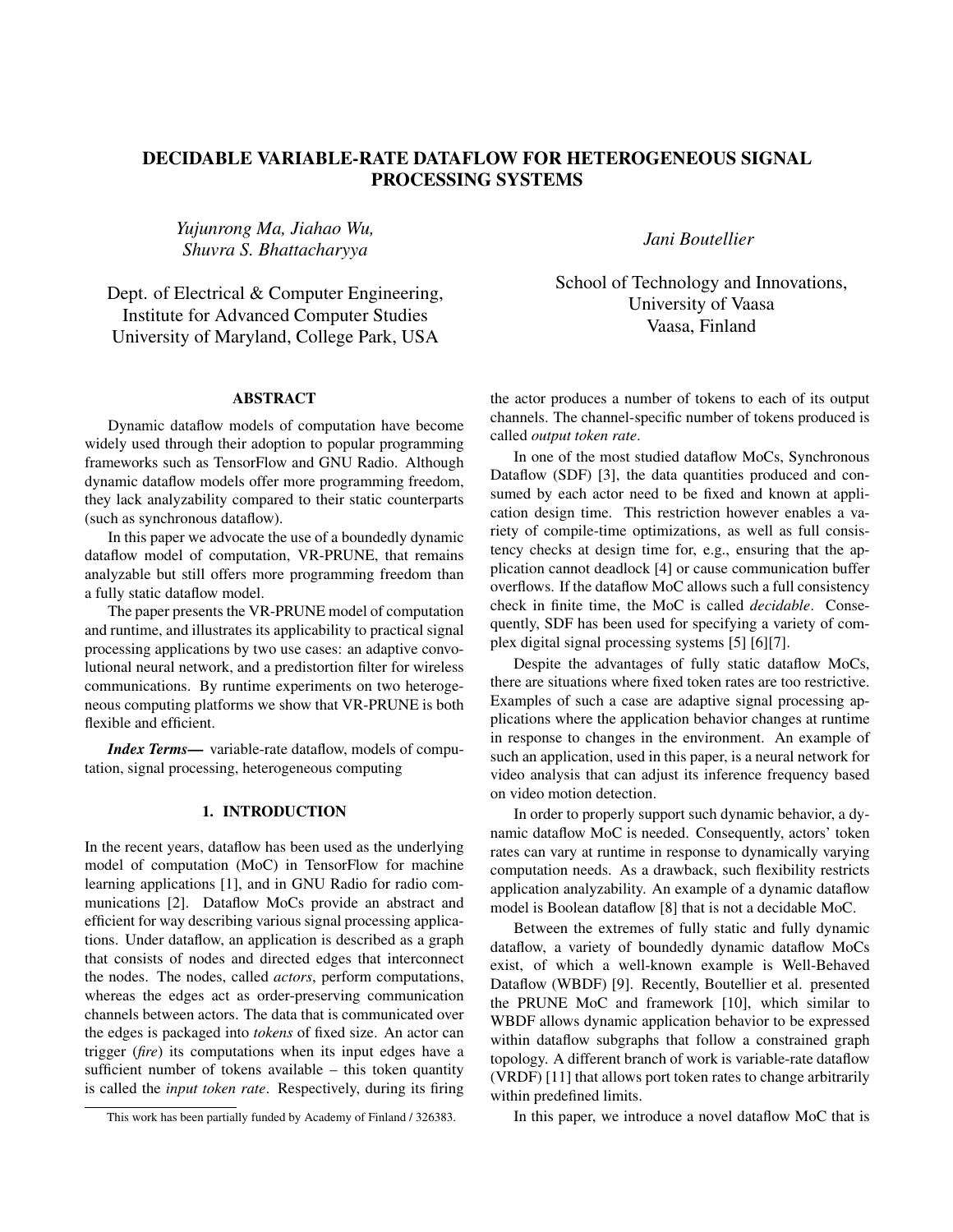a hybrid between the PRUNE MoC [10] and the VRDF MoC [11]: VR-PRUNE keeps the decidability of PRUNE, but adds to it support for variable token rates. *Here we show that VR-PRUNE increases MoC flexibility over the PRUNE MoC without having a negative impact on run-time efficiency*. Some early results related to the proposed MoC were presented in our previous work [12], while in this paper the VR-PRUNE MoC is formalized (as far as the available space allows), and the MoC's run-time efficiency is illustrated by experiments.

# 2. BACKGROUND: THE PRUNE MOC

In this section, we briefly present the PRUNE MoC [10] that acts as the basis of the proposed VR-PRUNE MoC.

In PRUNE, an application is expressed as a graph  $G =$  $(A, F)$ , where A is a set of actors and F is a set of FIFO channels. A FIFO channel is connected to an actor through an actor *port*; each actor  $a \in A$  can have any number of input and output ports. We use the following notation:  $a = parent(p)$ denotes an actor a contains port p, and  $p_{a1}^+$  stands for output port 1 of actor a. The superscript  $+/-$  corresponds to output/input port direction, respectively.

For FIFO  $f \in F$ , we say ports  $p_a^+$  and  $p_b^-$  are *connected* if  $fifo(p_a^+) = fifo(p_b^-)$ , where actors a and b are referred as the source and sink of the same FIFO. In the PRUNE MoC, an output port  $p^+$  can be connected to multiple FIFOs, but every input port  $p^-$  has only one FIFO connected to it and each FIFO has unique source and sink ports.

There are three types of ports in the PRUNE MoC: the control (input/output) port, the static regular port (SRP) and the dynamic regular port (DRP). SRPs have a fixed token consumption/production rate, whereas DRPs have two fixed token rates, which are respectively denoted as *active token rate* and *inactive token rate* of p, also abbreviated as  $atr(p)$ and  $itr(p)$ . Morever, each FIFO has a single, positive-integer token rate, denoted as  $fif or ate(f)$ , and we restrict that  $atr(p) = fit forate(fifo(p))$ , in other words the active port rate must strictly equal to the token rate of the connected FIFO. By this *symmetric-rate dataflow* behavior, PRUNE requires the token consumption rate equal the production rate for every FIFO. Even though this makes PRUNE more restricted than SDF with respect to token rate conversion, PRUNE on the other hand allows dynamic token rates that are not supported by SDF. In support for variable beken much be a support of vary with  $\frac{1}{2}$ <br>
for such a support of vary with the state of the proposition of the proposition of the state of the state of the state of the state of the state of t

Two PRUNE actors are *adjacent* if each of them has at least one port connected over the same FIFO. A *chain* S =  $(a_1, a_2, \ldots, a_n)$  is a set of actors for which  $\forall i = 1, 2, \ldots, n, a_i$ and  $a_{i+1}$  are adjacent, and S connects  $a_1$  and  $a_n$ .

# 3. THE PROPOSED VR-PRUNE MOC

The proposed VR-PRUNE MoC is a generalization of the PRUNE MoC in that VR-PRUNE allows token rates of cer-



Fig. 1. An illustrative example of a dynamic processing actor.

ilar to VRDF [11]. In the following subsections, we identify the new structures and required changes compared to the PRUNE MoC to enable this variable-token rate behavior.

#### 3.1. VR-PRUNE actor types

The varying token rate feature requires a new type of actor, the *dynamic processing actor*, that is introduced among other actor types that are identical to those in PRUNE.

*a. Static Processing Actor*: Static processing actors (SPA) can only have SRP ports, and therefore during every firing of an SPA all ports p must have the token rate  $atr(p)$ .

*b. Configuration Actor*: A configuration actor can have one or multiple control output ports which must be connected to the control input port of a dynamic actor or a dynamic processing actor. The control output ports must be SRPs with a token rate of unity. Besides, a configuration actor may have zero or more input or output data ports of type SRP.

*c. Dynamic Actor*: A dynamic actor has at least one DRP, one control input port and any number of SRPs. All the DRPs have to be either input ports, or output ports. Every time a dynamic actor performs a firing, a token is consumed from each of its control input ports. *In contrast to PRUNE, values of tokens originating from the control input port set the token rate of each DRP* p *to any integer value between 0 and* atr(p).

*d. Dynamic Processing Actors* (DPA): DPAs are similar to dynamic actors, but differ in the sense that a DPA is required to have at least one input DRP and at least one output DRP, as well as at least one control input port. Also, a DPA can have any number of SRPs. Similar to dynamic actors, the control input port sets the token rates of DRPs to any integer value between 0 and  $atr(p)$ .

Fig. 1 provides an illustration of a DPA: the control input port sets the token rates of a pair of DRPs (one on the input side, the other on the output side). When the actor performs a firing, the value of a single token coming from the control port sets the token rate of both DRPs.

#### 3.2. VR-PRUNE design rules

Similar to PRUNE, VR-PRUNE imposes a small set of concrete design rules to ensure that graph topologies leading to inconsistent dataflow behavior are avoided. This is achieved by five *design rules* that are identical to those in PRUNE, except for the *connecting subchain* rule (3).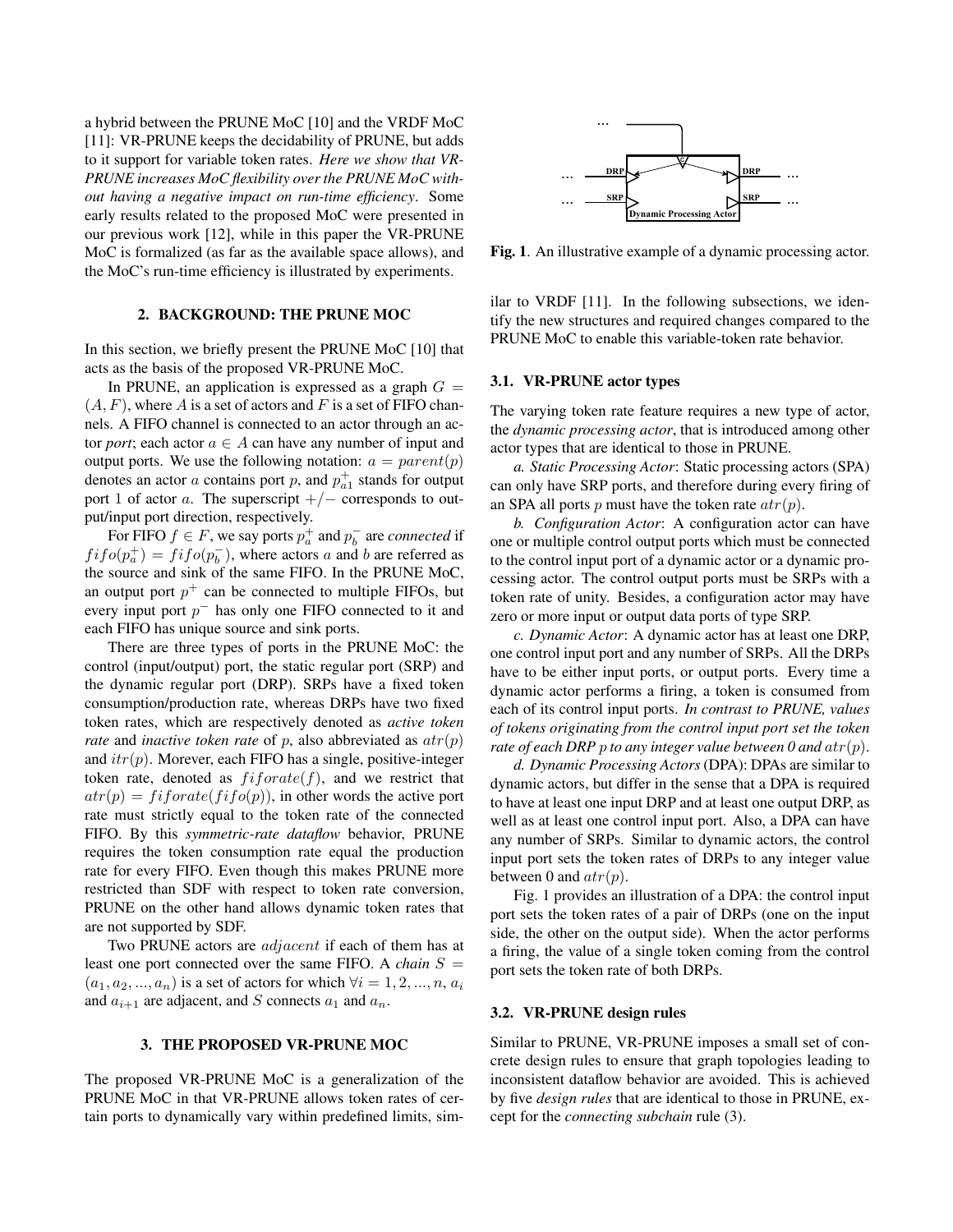

Fig. 2. A VR-PRUNE dynamic processing graph.

*1. Linked port control rule*: A linked pair of DRPs  $\{p_x, p_y\}$  must be controlled by the same control output port.

2. *Balanced delay rule*: If a control output port  $p_c$  controls two control input ports  $p_x, p_y$ , then  $delay(p_c, p_x)$  =  $delay(p_c, p_u)$ .

*3. Connecting subchain rule:* If  $\{p_x, p_y\}$  are DRPs linked by the chain  $S = (a_1, a_2, ..., a_n)$ , then (1)  $a_i, i = 1, 2, ..., n$ must all be actors of type SPA or DPA; (2) every connecting subchain to which  $a_i \in S$  belongs, must be associated with the two dynamic actors  $x$  and  $y$ .

*4. Single-sided dynamism rule*: A dynamic actor can only have either input DRPs or output DRPs, not both.

*5. Encapsulation rule*: If  $\{p_x, p_y\}$  are linked DRPs whose parents are x and y,  $S = (a_1, a_2, ..., a_n)$  is a chain, and  $k \notin S$ is an actor that connects to  $a_i, i = 1, 2, ..., n$ , then k must belong to a chain that connects  $x$  and  $y$ .

#### 3.3. VR-PRUNE subgraphs and control tables

The VR-PRUNE design rules require that dynamic token rates occur within a specific type of subgraph, the Dynamic Processing Graph (DPG). A DPG consists of one configure actor, two dynamic actors and any number of DPAs or SPAs. Below, an example of a DPG is described.

Fig. 2 shows an example of a VR-PRUNE DPG, where FIR1 and FIR2 are dynamic processing actors,  $p_{f11}, p_{f13}$  and  $p_{f21}, p_{f23}$  are DRPs, controlled by  $p_{f12}, p_{f22}$  respectively. The Poly actor is a dynamic actor with DRPs on the output side and the Add actor is also a dynamic actor with DRPs on the input side. Conf is a configuration actor and FIR3 is a static processing actor.

The values of tokens produced by the configuration actor's control output ports can be illustrated by a *control table*. Table 1 shows an example of a VR-PRUNE control table, which is a  $h \times w$  matrix, where h and w are the numbers of control output ports and DRPs. All actors between a linked pair of DRPs  $\{p_x, p_y\}$  are required to be controlled by the same control output port of the configuration actor. In Fig 2,  $p_{c1}$  is connected to  $p_{p2}$ ,  $p_{f12}$  and  $p_{a2}$ , which actually controls DRPs  $p_{p3}$ ,  $p_{f11}$ ,  $p_{f13}$  and  $p_{a3}$ , respectively. This control relationship can be seen in the Table 1 control table such that for

Table 1. Control table for the graph in Fig. 2.

|          | $p_{p3}$  | $p_{p4}$  | $p_{f11}$ | $p_{f13}$ |
|----------|-----------|-----------|-----------|-----------|
| $p_{c1}$ | [02]      |           | [0 2]     | [0 2]     |
| $p_{c2}$ |           | [03]      |           |           |
|          | $p_{f21}$ | $p_{f23}$ | $p_{a3}$  | $p_{a4}$  |
| $p_{c1}$ |           |           | [0 2]     |           |
| $p_{c2}$ | [03]      | [03]      |           | [03]      |

the rows of  $p_{c1}$  only the DRPs controlled by  $p_{c1}$  have values, which reflect the range of allowed token rates.

#### 3.4. VR-PRUNE MoC summary

The novelty of VR-PRUNE over PRUNE is the support for token rates that vary within predefined limits. Whereas in PRUNE DRP ports had two token rates, *itr* and *atr*, VR-PRUNE allows these ports to have any integer token rate between *itr* and *atr*. To realize this, VR-PRUNE introduces a new actor type, the DPA, as well as a modification to the *connecting subchain* design rule. Unfortunately, due to strict space limits, it is not possible to show decidability proofs of the VR-PRUNE MoC here.

In the next section, we will show by experiments with the VR-PRUNE runtime that this added design and MoC freedom of VR-PRUNE does not add computational overhead in the context of heterogeneous target platforms.

#### 4. EXPERIMENTAL RESULTS

In this section, we present two application use cases for VR-PRUNE and measure the efficiency of the VR-PRUNE runtime. Similar to PRUNE, VR-PRUNE is designed for heterogeneous systems that use both a GPU and multiple CPU cores for computations. The considered target platforms are shown in Table 2. The designer provides actor descriptions in C or OpenCL, based on which the VR-PRUNE compiler generates a toplevel file that realizes inter-actor communication.

#### 4.1. Dynamic-update predistortion filter

The dynamic-update predistortion filter (DU-DPD) is a filter for wireless transmitters that in real-time filters the baseband signal to be transmitted. The VR-PRUNE implementation of the DU-DPD has an online learning capability, which allows updating the filter coefficients periodically to accommodate with varying RF interference.

As Fig. 3 shows, actors *Src*, Learn and Update form the varying-token rate learning chain, where  $Src$  and  $Update$ are dynamic actors, and Learn is a DPA. This dynamic-token rate feature allows any number of samples between 1 and X to be used as training data to acquire new filter coefficient values. The actor  $Filter$  on the other hand operates in real time on the GPU at a constant token rate of  $N$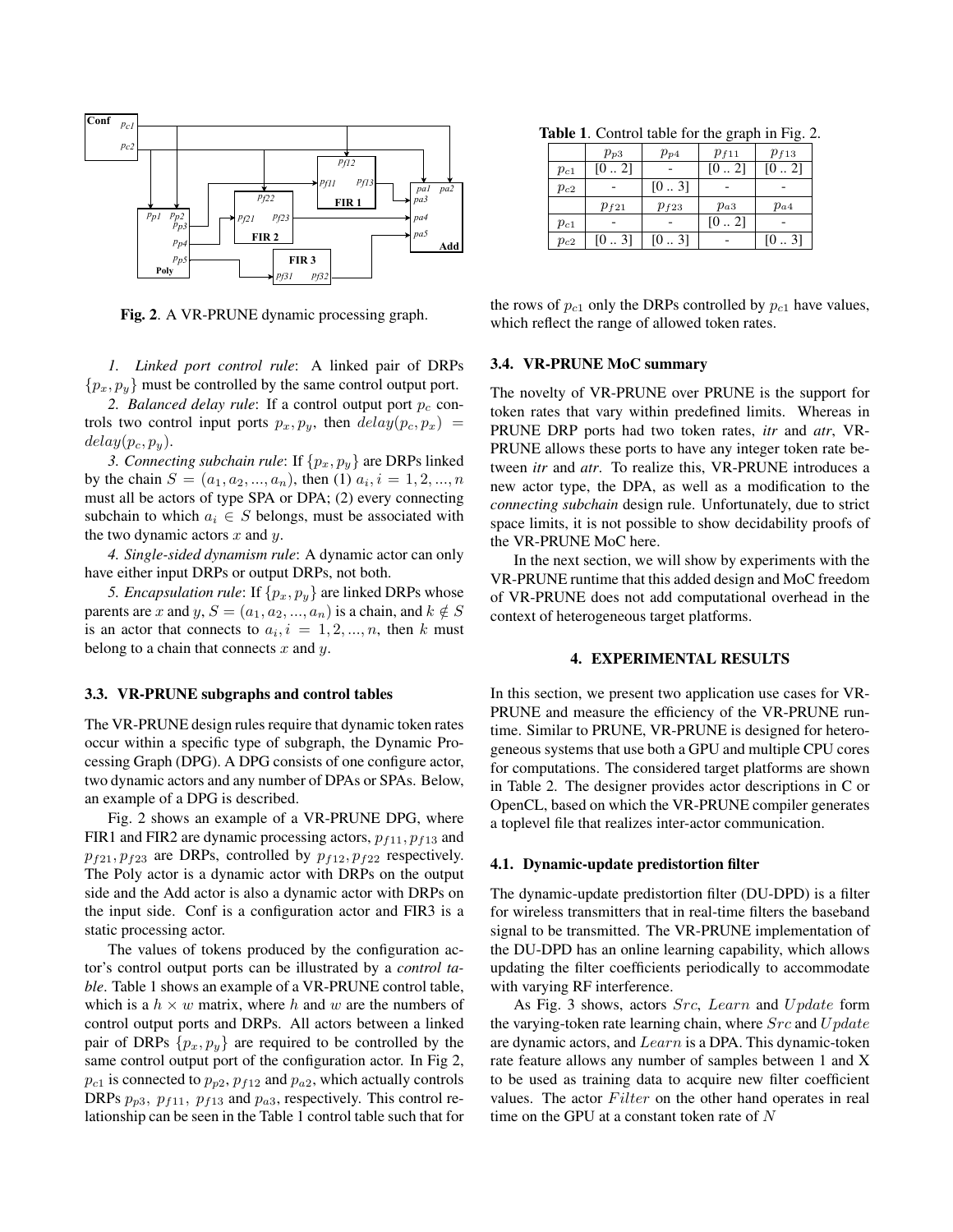Table 2. Platforms used for experiments.

| Tag        | GPPs                         | GPU                    | <b>Operating System</b>      |
|------------|------------------------------|------------------------|------------------------------|
| i7-940MX   | Intel i7-6700HO @ $2.60$ GHz | NVidia GeForce 940MX   | Ubuntu 18.04, $g_{++}$ 7.0.0 |
| i7-GTX1080 | Intel i7-8700K @ 3.70GHz     | NVidia Geforce GTX1080 | Ubuntu 18.04, $g++7.0.0$     |



Fig. 3. VR-PRUNE model for the DU-DPD use case.



Fig. 4. Time spent in DU-DPD under VR-PRUNE on i7- GTX1080, as a function of samples used for learning.

Fig. 4 shows the execution time of the whole DU-DPD graph for one iteration as a function of *kilo*samples used (X) for training in the Learn actor. Here, the minimum value of X was 1, and the maximum value was 10; intermediate sample rates were varied with a stepping of 1. The figure shows that in this applications the variable sample rate feature allows reducing the number of samples used for learning in situations when there is little or no RF interference, with significant computation time savings.

#### 4.2. Adaptive Convolutional Neural Network

The dataflow graph of our neural network use case is depicted in Fig. 5; it consists of two GPU-accelerated convolution layers (L1Conv, L2Conv) followed by a GPU-accelerated dense layer, as well as two more dense layers that have been combined into a single actor (L3Relu-L5). The application is adaptive in the sense that it allows dynamically enabling and disabling convolutional neural network inference for individual frames, e.g. based on inter-frame motion detection.

In the dataflow sense, the image data related to one frame



Fig. 5. The adaptive CNN application.



Fig. 6. Time spent in the CNN application as a function of % of frames processed: PRUNE (dashed line) vs. VR-PRUNE (solid line) on i7-GTX1080 (left) and i7-940MX (right).

(image) forms a single token. For accelerating GPU processing,  $N = 24$  frames are processed in parallel, but for each of the 24 frames, the inference can be disabled, which makes the token rate vary in steps of 1 between values 0 and 24. Fig. 5 shows the varying-token rates of ports by  $X = [0, 24]$  and fixed rates by  $N (= 24)$ .

Fig. 6 shows the processing time of the whole graph for a sequence of 384 frames on two platforms (Table 2). The CNN inference (on/off) for each frame was randomly varied at runtime achieving the average percentage of frames processed for 0%, 12.5%, 25.0%, 50.0% and 100%, measuring the execution time time for each percentage value.

For this use case the conditional CNN inference feature was implemented under conventional PRUNE using the *conditional statements* approach (See [12]) and by the variable token rate feature of VR-PRUNE. The results show that the variable token rate feature of VR-PRUNE does not impose any overhead compared to conventional PRUNE – in contrast, VR-PRUNE is computationally slightly more efficient than conventional PRUNE due to the fact that variable data rate processing allows omitting data transfer for skipped frames.

#### 5. CONCLUSION

We have introduced VR-PRUNE, a Model of Computation and runtime for signal processing on heterogeneous platforms. Experimental results show that VR-PRUNE is both more flexible and efficient than its predecessor PRUNE.